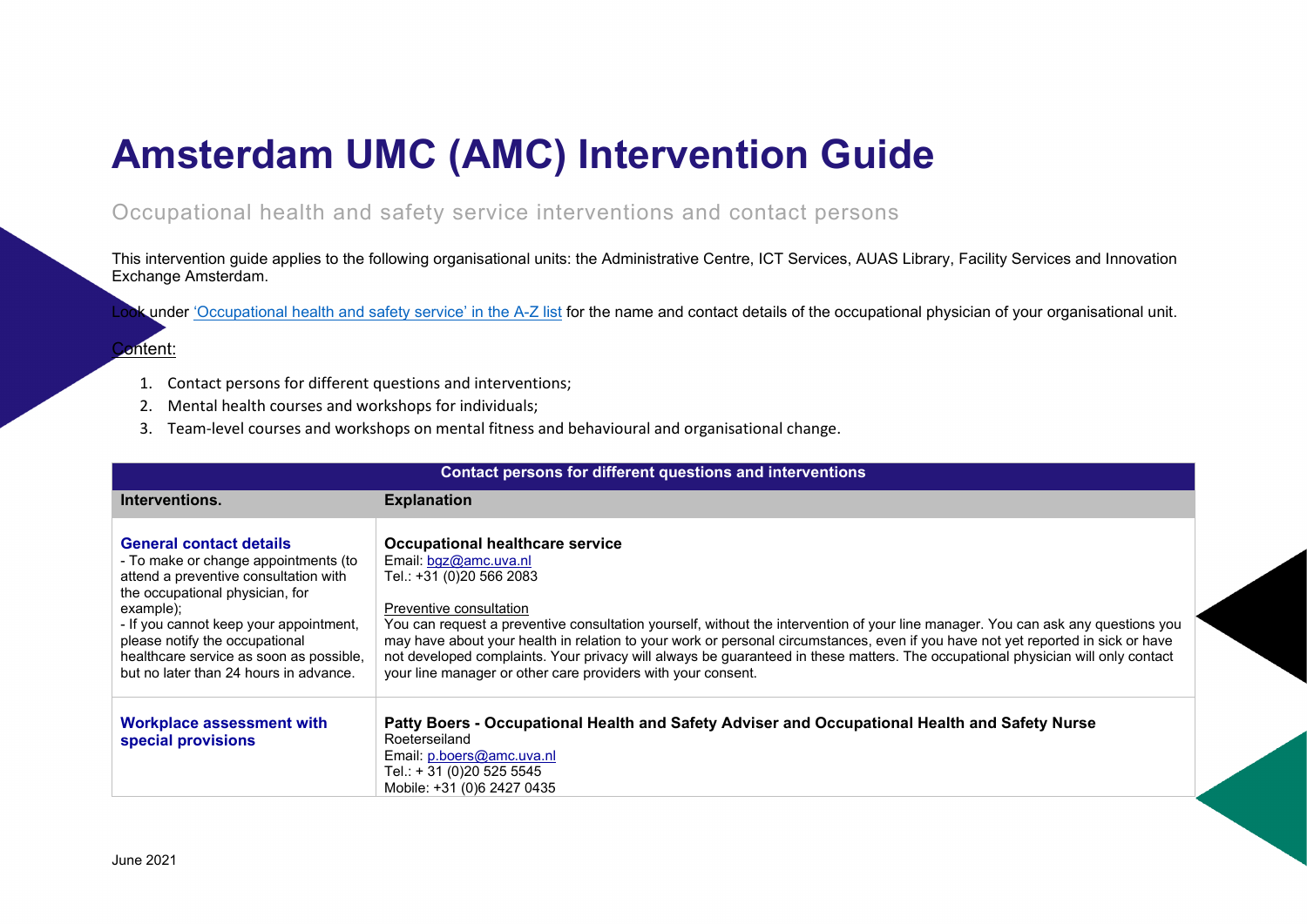|                                                                                                                                                                                                                                                            | Individual standard workspace advice<br>If you need advice on your workplace, you should first talk to the AUAS occupational health and safety coordinator (see the<br>section on setting up your workspace in the A-Z list).<br>Individual workspace consultation with special provisions<br>If more is needed, an individual workspace consultation with special provisions can be conducted. This consultation will focus on<br>the choice of special provisions based on a medical indication (issued by your GP or occupational physician). Your line manager<br>must approve the application for this assessment.                                                                                                                                                                                                                                                                                                                                                                                                                                                                                                                                                                                                                                                                                                                                                                                                                                                                                                                                                                                                                                                                               |
|------------------------------------------------------------------------------------------------------------------------------------------------------------------------------------------------------------------------------------------------------------|-------------------------------------------------------------------------------------------------------------------------------------------------------------------------------------------------------------------------------------------------------------------------------------------------------------------------------------------------------------------------------------------------------------------------------------------------------------------------------------------------------------------------------------------------------------------------------------------------------------------------------------------------------------------------------------------------------------------------------------------------------------------------------------------------------------------------------------------------------------------------------------------------------------------------------------------------------------------------------------------------------------------------------------------------------------------------------------------------------------------------------------------------------------------------------------------------------------------------------------------------------------------------------------------------------------------------------------------------------------------------------------------------------------------------------------------------------------------------------------------------------------------------------------------------------------------------------------------------------------------------------------------------------------------------------------------------------|
| <b>Staff welfare and occupational</b><br>coach<br>- The length of the process will be<br>established after an introductory<br>meeting:<br>- The sessions are confidential and<br>may also be used for prevention<br>purposes;<br>- Three to five sessions. | Staff welfare officer / occupational coach<br>Email: bedrijfsmaatschappelijkwerk@amsterdamumc.nl; bgz@amc.nl (coaching)<br>Tel.: +31 (0)20 566 2083<br>Prevention and rehabilitation<br>The staff welfare officer works closely with the occupational physician and provides guidance in the event of imminent absence<br>and rehabilitation. The psychosocial themes covered include dealing with pressure at work.<br>Insight into patterns in interactions with others<br>This coaching is aimed at providing insight into patterns and beliefs which may at times hinder you in your interactions with others<br>or as a result of which a latent conflict could potentially escalate. You will become familiar with and learn to recognise the<br>patterns, as a result of which you can alter these step by step by experimenting with behaviours that are new for you. This will<br>touch on themes such as control, expressing oneself clearly, setting boundaries and being flexible to a point.<br>Dealing with change, including in the organisation<br>Change can be threatening, but sometimes it is also necessary. You do not always have control over changes. But you can<br>control how you respond to them. This coaching is aimed at helping you become more resilient and enabling you to continue<br>enjoying your job despite the changes happening in the environment.<br>Walking<br>Would you prefer to walk and talk? Walking benefits you both physically and mentally. It promotes mindfulness, which sometimes<br>makes (coaching) sessions more successful. Walking coaching sessions are ideal for the discussion of health and work-life-<br>balance-related matters. |
| <b>Occupational consultant</b><br>- In consultation with the occupational<br>physician;<br>- Occupational consultants from the<br>occupational health and safety service<br>are registered and certified and                                               | <b>Tootje van Ruiten</b><br>Email: c.j.vanruiten@amsterdamumc.nl<br>Mobile: +31 (0)6 5169 9846<br>Tel.: +31 (0)20 525 6625                                                                                                                                                                                                                                                                                                                                                                                                                                                                                                                                                                                                                                                                                                                                                                                                                                                                                                                                                                                                                                                                                                                                                                                                                                                                                                                                                                                                                                                                                                                                                                            |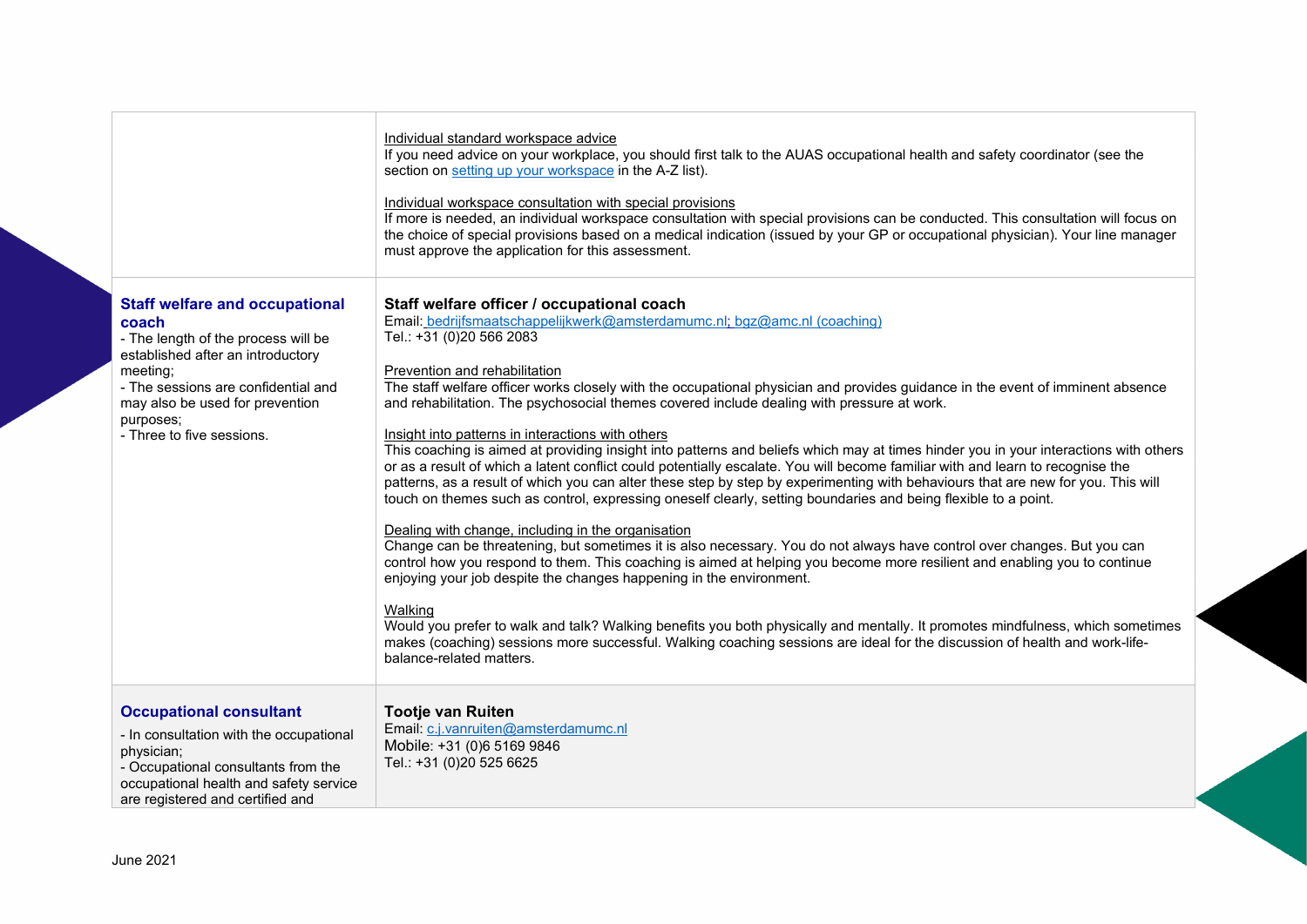| observe the code of ethics of<br>professional association NVVA;<br>- Also for information about and the<br>clarification of social security matters.         | Explanation:<br>An occupational consultant usually only enters the picture when the absence has lasted a long time and there are doubts as to<br>whether you are still capable of doing the same kind of work. The assessment is aimed at making a substantiated determination<br>of whether your own work is still appropriate for you or whether it can be made appropriate by modifying the range of duties,<br>workspace or working hours, for example. If that is no longer possible, the occupational consultant provides advice as to what can<br>be done to ensure you can continue working for a sustained period of time.<br>The occupational consultant can also provide advice at an earlier stage of the process. If the aim is for you to return to your usual<br>duties, but the rehabilitation process has stagnated, or you and your supervisor cannot agree on your work options or the use of<br>another party, the advice of the occupational consultant may be sought in order to overcome this impasse. This intervention is<br>aimed at moving the rehabilitation process forward, so that time is not unnecessarily wasted and so that the right steps are taken<br>within the parameters of the Eligibility for Permanent Incapacity Benefit (Restrictions) Act (Wet Verbetering Poortwachter).<br>Duration of occupational assessment and advice:<br>The occupational assessment forms part of the legal framework with regard to absenteeism and must have been initiated for the<br>first time by no later than the end of the first year of illness. In general, an occupational assessment or advice is issued only once.<br>After 4 weeks, an assessment concludes with a report. The advice can be given verbally or in writing, in an individual meeting or<br>a social-medical consultation.<br>Information on and clarification of social security matters<br>If you are ill, you could end up dependent on benefit at any time. Receiving benefit has consequences for your income and your<br>legal position. For someone who is normally never involved in this, social security can be a complicated subject. The occupational<br>consultant can help you consider which situation you are in as regards benefit and what impact that will have on your income and<br>employment.<br>The Employee Insurance Agency (UWV) determines whether or not you are entitled to benefit. However, the UWV's decisions are<br>not necessarily always correct. Because this has consequences for your income, and sometimes also for the organisation, it is<br>important to know whether or not you or your employer are being done a disservice, and if so, what steps you can take to dispute<br>this. The occupational consultant can provide you with information and advice on this subject. |
|--------------------------------------------------------------------------------------------------------------------------------------------------------------|--------------------------------------------------------------------------------------------------------------------------------------------------------------------------------------------------------------------------------------------------------------------------------------------------------------------------------------------------------------------------------------------------------------------------------------------------------------------------------------------------------------------------------------------------------------------------------------------------------------------------------------------------------------------------------------------------------------------------------------------------------------------------------------------------------------------------------------------------------------------------------------------------------------------------------------------------------------------------------------------------------------------------------------------------------------------------------------------------------------------------------------------------------------------------------------------------------------------------------------------------------------------------------------------------------------------------------------------------------------------------------------------------------------------------------------------------------------------------------------------------------------------------------------------------------------------------------------------------------------------------------------------------------------------------------------------------------------------------------------------------------------------------------------------------------------------------------------------------------------------------------------------------------------------------------------------------------------------------------------------------------------------------------------------------------------------------------------------------------------------------------------------------------------------------------------------------------------------------------------------------------------------------------------------------------------------------------------------------------------------------------------------------------------------------------------------------------------------------------------------------------------------------------------------------------------------------------------------------------------------------------------------------------------------------------------------------------------------------------------------------------------------------------------------------------------------------------|
| <b>Signing up for courses and</b><br>workshops<br>- See the range of courses on offer for<br>both individual staff members and<br>teams in the tables below. | Email: arbo@amc.nl<br>Unless indicated otherwise for a workshop or course.<br>Workshops and courses are scheduled on the basis of the capacity and availability of the occupational health and safety service.<br>Workshops for teams/managers will be organised after an intake interview with a labour and organisation consultant. If the<br>courses and workshops on offer do not entirely meet the needs of the department or organisation, alternatives can be sought<br>together.                                                                                                                                                                                                                                                                                                                                                                                                                                                                                                                                                                                                                                                                                                                                                                                                                                                                                                                                                                                                                                                                                                                                                                                                                                                                                                                                                                                                                                                                                                                                                                                                                                                                                                                                                                                                                                                                                                                                                                                                                                                                                                                                                                                                                                                                                                                                       |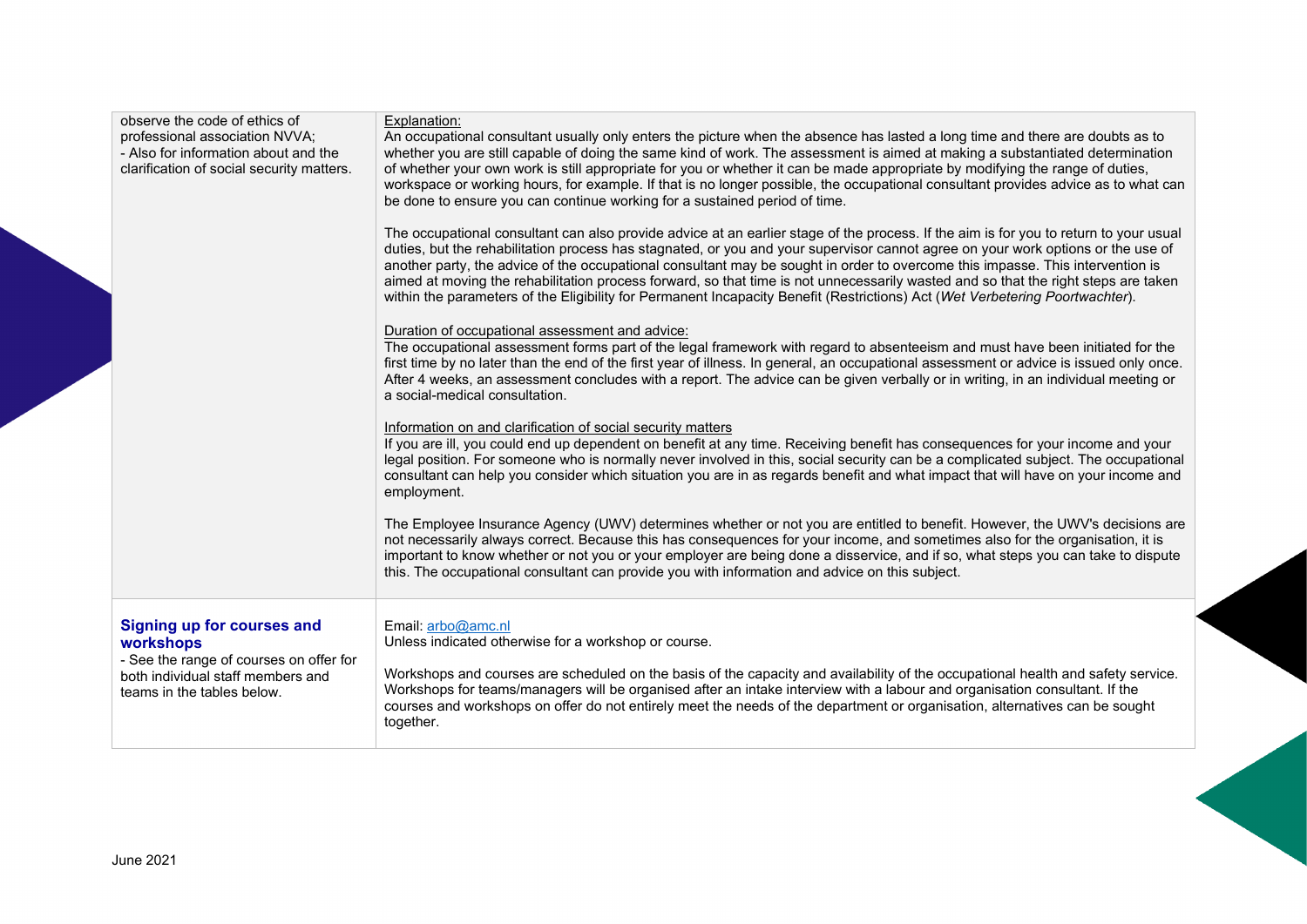| Courses and workshops on mental health for individuals                                                                        |                                                                                                                                                                                                                                                                                                                                                                                                                                                                                                                                                                                                                                                                                                                                                                                                                                                                                                                                                                                |  |  |
|-------------------------------------------------------------------------------------------------------------------------------|--------------------------------------------------------------------------------------------------------------------------------------------------------------------------------------------------------------------------------------------------------------------------------------------------------------------------------------------------------------------------------------------------------------------------------------------------------------------------------------------------------------------------------------------------------------------------------------------------------------------------------------------------------------------------------------------------------------------------------------------------------------------------------------------------------------------------------------------------------------------------------------------------------------------------------------------------------------------------------|--|--|
| <b>Tired talents</b><br>- Workshop duration: 5 x 2 hours.                                                                     | Tired talents are staff who have worked so hard in their work and/or private life that they develop stress-related complaints or<br>burn out. Every year, we organise a five-session course aimed especially at these tired talents. In this workshop, you will gain the<br>information you need to put together an action plan for yourself. However, you will need the support of the department you work in<br>to implement it successfully. You may think that you are the only person going to work feeling stressed. This workshop will show<br>you that you have a lot in common with other people who are doing the workshop with you.                                                                                                                                                                                                                                                                                                                                 |  |  |
| <b>RET yourself</b><br>Workshop duration: 6 x 2 hours.                                                                        | Learn to cope differently with emotions and stress: RET yourself! RET stands for Rational Emotive Therapy, a method based on<br>the work of the psychologist Dr Albert Ellis. RET enables you to gain an insight into your thoughts and behaviour, which are often<br>unconscious. RET assumes that the way you think and fantasise determines how you feel and behave. In this group workshop,<br>you will use your own situation and the situations of other participants to learn how to cope with stressful situations better.                                                                                                                                                                                                                                                                                                                                                                                                                                             |  |  |
| <b>Mental resilience!</b><br>- Workshop duration: 1.5 hours.                                                                  | How do you handle change? How do you motivate yourself and which (new) goals do you set yourself? This workshop is about<br>how to stay curious, what your brain can and cannot do, avoidance and giving up in your work. You will end the workshop with a<br>fresh perspective on your work.                                                                                                                                                                                                                                                                                                                                                                                                                                                                                                                                                                                                                                                                                  |  |  |
| Work-life balance in the<br>coronavirus pandemic (online)<br>- Workshop duration: 1.5 hours<br>-MS Teams                      | A good work-life balance doesn't just happen by itself and you may find yourself feeling stressed sometimes - perhaps even more<br>so since the start of the coronavirus pandemic. This could especially be the case if you are a double-income couple and both of<br>you have paid jobs. You probably feel like you're actually having to cover three jobs between the two of you. If you are a single<br>parent, you will want to work to have contacts with others and maintain relationships in a way that energizes you. So: two jobs,<br>one person. Which tools can you use to combine your work and private lives in a way that is challenging but enables you to<br>manage your stress in a relaxed way? And what can we learn from the coronavirus pandemic? These are the themes that this<br>workshop will cover. Hopefully, the workshop will make you feel better about the pandemic and help you enjoy working 'in the<br>midst of the rest of your life' more. |  |  |
| The coronavirus pandemic and<br>me: catching our breath and re-<br>evaluating<br>- Workshop duration: 1.5 hours<br>- MS Teams | The coronavirus pandemic is proving to be something of a long haul. It's going to be with us for a while. So, breathe in deeply and<br>then slowly breathe out again. You can do this literally but psychologically too. In this workshop, we will take a deep psychological<br>breath and ask ourselves: What has this crisis done to me? How has it affected me, changed me, or benefited me even? So, what<br>am I going to do differently from now on as a result? The aim of this work shop is to present you with questions, statements, a<br>mindfulness exercise (only in the 'outside' version of the workshop) and a short questionnaire to enable you to catch your breath<br>and help you establish what is important for you.                                                                                                                                                                                                                                     |  |  |